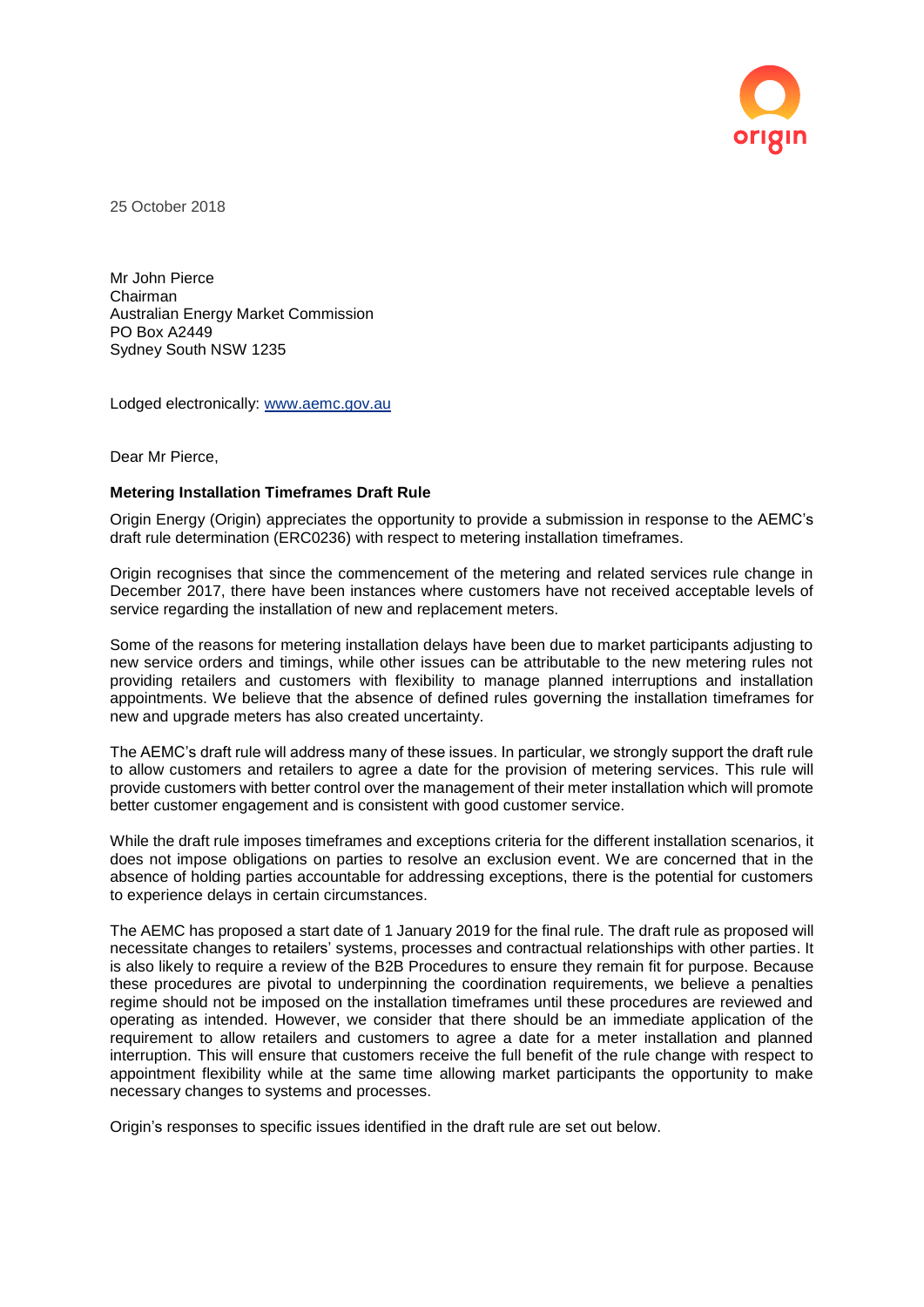## **Customer Initiated Metering Installations**

The AEMC point out that the different scenarios for installing or replacing a meter can broadly be grouped into three categories: 1) customer initiated installations; 2) replacement of malfunctioning meters; and 3) retailer led installations.

Customer initiated meter requests include installations for new connections as well as meter exchanges at existing premises which may or may not include alteration works.

### *Timeframes for New Connections*

The AEMC draft rule (cl. 7.8.10A) requires that where a new connection is requested at a small customer's premises, the retailer must arrange for a meter to be installed on a date agreed with the small customer or, failing an agreement, no later than six business days of the distribution network service provider (DNSP) informing the retailer that the connection service is complete.

The AEMC notes in its draft determination that the timeframe will start once the retailer has been notified that any connection services are complete. In most cases, it considers that this notification will be from the DNSP and the retailer will be notified via AEMO's *B2B e-hub* or another agreed method.

We strongly support the decision for retailers and DNSPs to use AEMO's *B2B e-hub* to coordinate key stages of the installation of a small customer's meter. The AEMC considered that this should facilitate coordination by ensuring that consistent methods are used across DNSPs and retailers to communicate with each other. However, process sequences to establish a new connection differ across jurisdictions. For this reason, we seek confirmation that the intent of the draft rule is to recognise these jurisdictional differences. For example, In NSW, allocate NMI is required for the DNSP's "permission to connect" agreement, which can be requested in advance but does not give the retailer indication when the site is ready for the meter. In other jurisdictions, the allocate NMI process provides the notification that the site is ready for the meter as it would not be requested otherwise.

Furthermore, the use of the *B2B e-hub* is confined to market participants. As a result, the draft rule does not include a requirement for accredited service providers (ASPs) or other electricians to communicate through the *B2B e-hub*. The AEMC did not consider that this requirement was necessary, as these parties should act as an agent of the customer on behalf of their interests.

However, we believe that there needs to be clarity regarding how an agent of the customer who performs connection services will advise the retailer that the connection service is complete in a time and manner that will enable the retailer to fulfil its obligations under the rule. We believe the most practicable approach would be to require the agent to work with the DNSP to confirm that the connection service is complete and for the DNSP to send the notification to the retailer through the *B2B e-hub*. This would provide certainty to both DNSPs and retailers that the site is ready for a meter and will provide an unambiguous allocation of responsibilities.

Furthermore, Origin believes there needs to be greater clarity regarding the definition of an agent and the onus of proof that the agent has the customer's authority when requesting metering works on their behalf.

### *Timeframes for Meter Exchanges where a Connection Service is Not Required*

The AEMC draft rule (cl. 7.8.10B) requires that where a small customer has requested the retailer to install a meter at the small customer's premises and a connection service is not required, the small customer's retailer must arrange for a meter to be installed on a date agreed with the small customer or, failing an agreement, no later than fifteen business days after the retailer received the request from the small customer for the meter to be installed.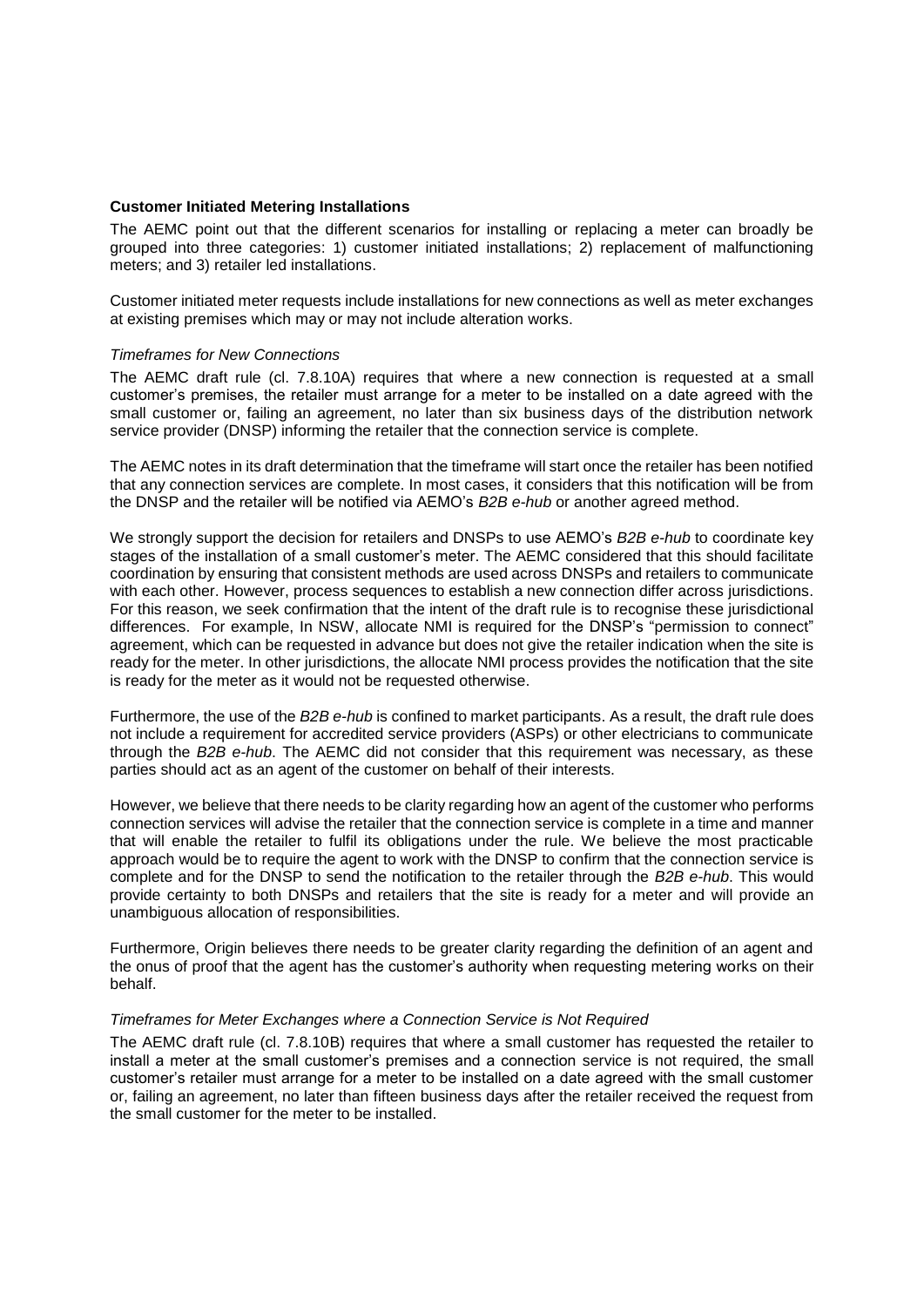Origin agrees that differentiating the installation timeframe between new connections and meter exchanges is appropriate to reflect the additional parties involved and the added coordination obligations on the retailer.

The draft rule stipulates that the trigger for the installation process is a request from the small customer. The AEMC draft determination states that a precondition is that the customer will need to provide consent for any terms and conditions that might accompany the meter installation before the timeframe starts. However, the rule does not reflect this view. As a result, the draft rule would mean that if a request is made, the retailer would be required to install the meter on a date no later than fifteen business days regardless of whether the customer has agreed to the terms and conditions. We believe the draft rule should be amended consistent with rule 7.8.10C to remove this ambiguity.

### *Timeframes for Meter Exchanges where a Connection Alteration is Required*

The AEMC draft rule (cl. 7.8.10C) requires that if a small customer has requested a meter to be installed at the customer's premises where a connection alteration is also required, the retailer must arrange for a meter to be installed on a date agreed with the small customer and the DNSP or, failing an agreement, no later than fifteen business days after the retailer received the request from the small customer for the meter to be installed.

Furthermore, the draft rule requires that where a DNSP is providing the connection alteration, it must coordinate the connection alteration with the retailer and other market participants in order to allow the retailer to comply with its obligations. We believe this should include the obligation on the DNSP to provide site information to the retailer to allow for the early identification of site issues which might require rectification works or the attendance of an additional party to perform works such as isolations. We believe this additional obligation will not only avoid delays but will reduce significant costs.

Specifically, to date DNSPs have been unable to provide retailers with clear information regarding connection characteristics such as shared fuses, underground pits, fuse types. This results in retailers and MPs being unable to attend sites and install a meter before seeking coordination assistance from the DNSP. This creates delays, a very poor customer experience and creates extra costs to the industry due to the inability to provide known site information upfront. DNSPs should be obligated to make this information freely available to retailers to enable better planning of metering exchanges.

The draft rule makes clear that the date for the installation is to be agreed with the small customer and the DNSP. This implies that the connection alteration is complete but it is not explicit. In the event that a site is not ready, the exclusion provision would remove liability from the retailer. However, this will create unnecessary delays from wasted site visits that could otherwise be avoided if the rule made clear that a precondition was that the connection alteration was complete and the retailer informed.

Furthermore, in the event that a DNSP is providing the connection alteration, it must do so in a time that provides the retailer with a realistic opportunity to meet its metering obligations. To enable this, we believe the connection timeframes in a DNSP model standing offer to provide standard connection services should be consistent with the timeframes contained in the draft rule.

The AEMC also note that where the connection alteration is provided by a party acting as an agent of the customer, such as an ASP in New South Wales, there will not be an explicit requirement for the retailer and agent to coordinate. As stated above, Origin believe that coordination and scheduling of works must be undertaken using the B2B Procedures to ensure transparency and efficiency in the scheduling of works. We also believe that the form of consent between a customer and an agent needs to be made available to retailers to enable retailers to meet their obligations regarding consent.

## **Metering Installation Malfunctions**

The draft rule proposes that unless an exemption is obtained, a Metering Coordinator (MC) must, with respect to a malfunctioned meter: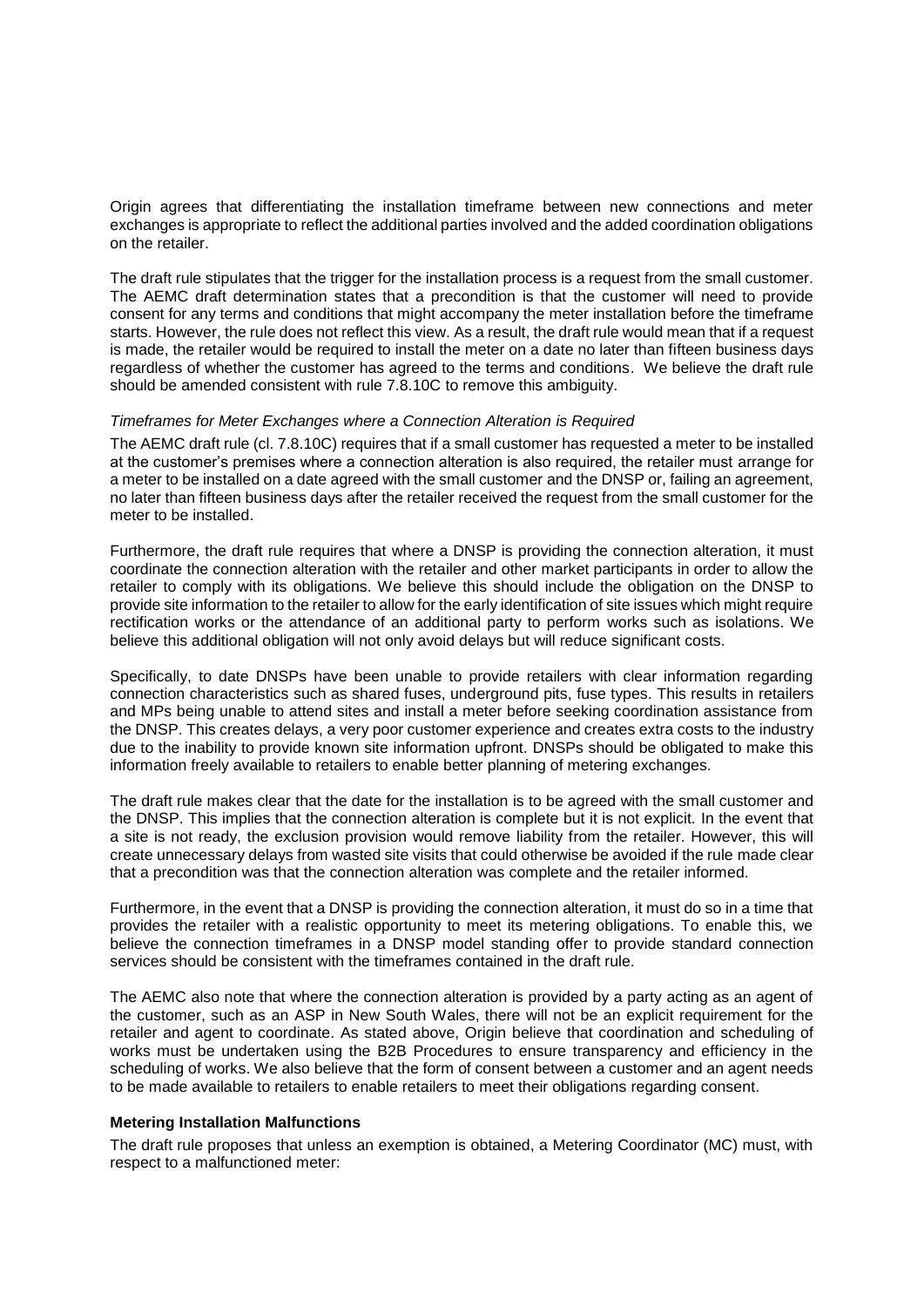- repair or replace a type 1, 2 or 3 metering installation no later than 2 business days after the MC has been notified;
- repair or replace a small customer's metering installation no later than 15 business days after the MC has been notified; and
- for all other metering installations repair or replace the meter within 10 business days after the MC has been notified.

Origin agrees with the rule proposal submitted by the AEC regarding the installation timeframes for a malfunctioned meter; notably that with the additional coordination obligations across multiple parties, the replacement of a malfunctioned meter will take between 17 and 22 business days. This assumes that the appointment of the MC and MP takes four business days due to an AEMO requirement in the MSATS procedures for roles to be appointed sequentially and that mandatory objection periods apply when the change request is initiated.

However, the AEMC has taken advice from AEMO that advised it does not consider that the role nomination process is a factor which would delay the installation of metering equipment. AEMO consider that the process which formally establishes the new responsible MC and MP to the connection point can run simultaneously with the initiation of service requests for the rectification of a malfunction.

On that basis, the AEMC suggest that by reducing the objection period for metering role changes to be set to zero days in cases where an existing accumulation or manually read interval meter needs to be replaced with an advanced meter could ensure that a meter could be replaced in 15 business days.

We are concerned that removing the ability for participants to object could create unintended consequences; for example, the incorrect appointment of an MC without the ability to object. We believe that before reducing or removing the ability for a market participant to lodge an objection there should be volume testing to make an objective decision regarding the materiality of the decision.

The AEMC has stated that its expectations are that the timeframes on meter installations will apply equally to small customers within urban areas as to those in rural or regional areas. The AEMC considered that it was appropriate for all small customers to face equal protections under the energy rules. Origin agrees with these sentiments. However, the replacement of a malfunctioned meter does not impact on the service being delivered to customers. On that basis, we consider that the rules should reflect operational practices and provide retailers with a reasonable opportunity to comply with the rules.

Furthermore, it is not cost effective for rural meter replacements to be replaced sporadically as this limits the ability of an MP to optimise the number of meters installed in a given trip. To ensure MPs can optimise services, retailers ought to be allowed to group rural customers and perform bulk replacements to achieve scale and reduce costs. DNSPs can assist with the planning of these replacements by providing improved information regarding malfunctioned meters as contained in their metering management plans for their meter fleet.

# **Co-ordination Requirements**

The draft rule requires that any communications required between the retailer and the DNSP with respect to the various metering installation scenarios must be made promptly through the *B2B e-Hub* or any other agreed method.

Origin supports the requirement for the use of the *B2B e-Hub* to be the default form of communications. We consider that B2B communications are essential to provide market participants with certainty and consistency with respect to the exchange of information (appointment date, time and contact details etc) between parties and to identify responsibilities through a metering installation process. We believe market transactions are fundamental to support identifying points of accountability.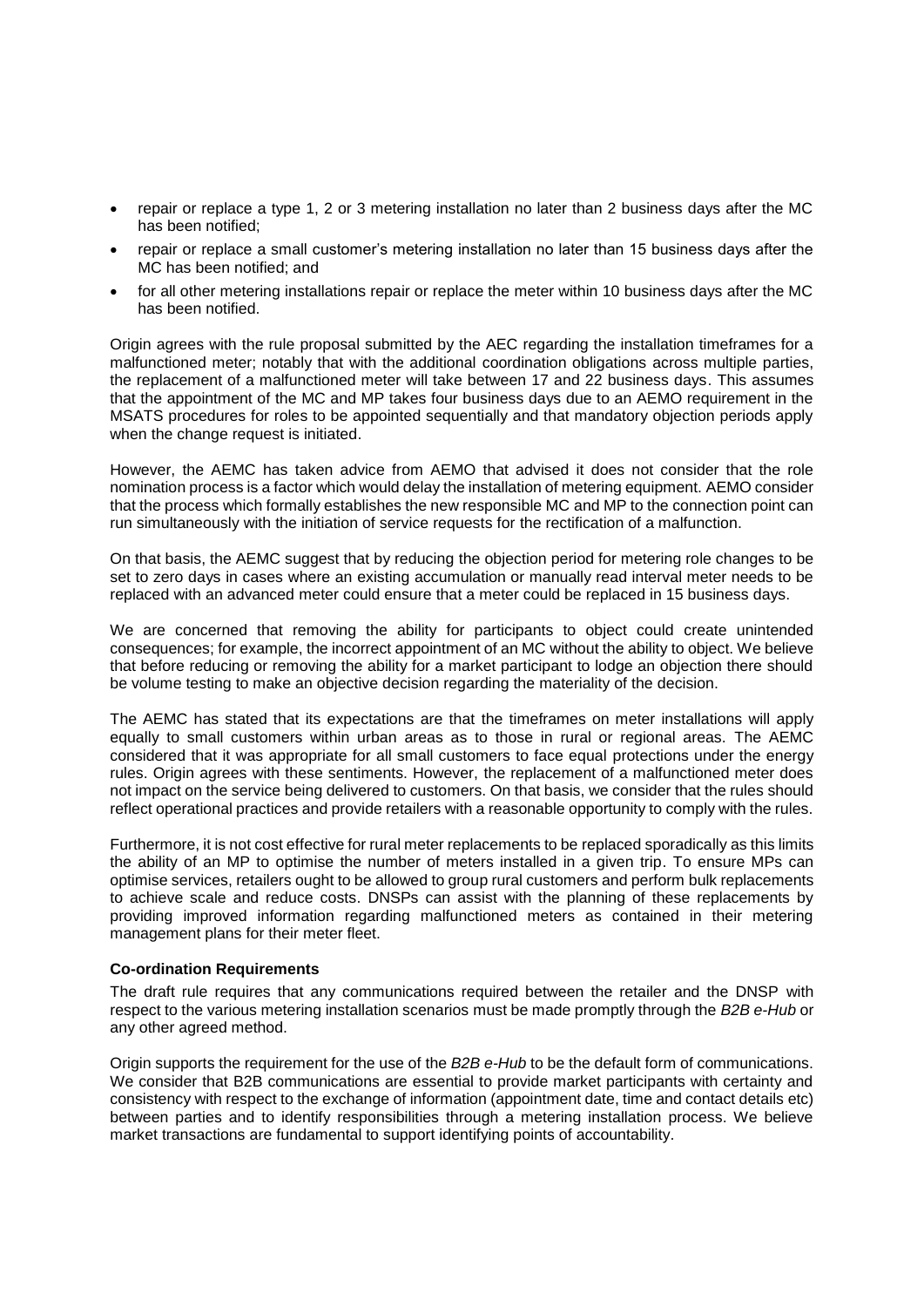As pointed out above, process sequences to establish a new connection differ across jurisdictions. For this reason, we seek confirmation that the intent of the draft rule is to recognise these jurisdictional differences. Furthermore, DNSPs currently also pass through considerable costs for attending to coordinated work and consideration needs to be given to whether this is appropriate when their connection methods are responsible for the MP not being to isolate the site without their need.

Origin also seeks clarity regarding the term "promptly". Origin understands that the B2B Guidelines already set out timeframes regarding when communications are to be processed. Obligations in the rules regarding communications should be consistent with the B2B guidelines.

# **Exceptions**

The draft rule allows for retailers to gain an exception to the meter installation timeframes in the following situations:

- the proposed site for the meter is not safe;
- the proposed site is not accessible;
- the meter installation is at a multi-occupancy site, where an interruption to the power supply would affect third party customers;
- with respect to a new connection, the connection service has not been completed;
- with respect to an installation where a connection alteration is not required the site is not ready for the meter to be installed; and
- with respect to an installation where a connection alteration is required the customer has not met the conditions that it is required to comply with under its connection contract.

Origin notes that the AEMC has not proposed exception events to apply to the replacement of a malfunctioned meters. We believe that exceptions for the safety and accessibility must also apply to the replacement of a malfunctioned meter.

Origin agrees with the draft rule to provide that on and from the date that an exception ceases to apply, a retailer can agree a new date with the small customer or that the defined installation timeframe for the metering scenario starts again.

However, in the event that a connection service has not been completed or that the site is not ready for the meter to be installed, there does not appear an obligation on the DNSP, ASP or agent of the small customer to remedy the deficiency other than what is contained in the DNSPs model standing offer for connection services. We are concerned that without punitive measures, there is no incentive for these parties to address the fault in an expeditious manner.

# **Informing Customers of Installation Timeframes**

Origin supports the draft rule to include amendments to the National Energy Retail Rules (NERR) to require a retailer to publish on its website its obligations with respect to the installation timeframes for the differing metering installation scenarios. We believe this will provide customers with a verifiable reference to engage with retailers, DNSPs and their agents.

# **Planned Interruption Notifications**

Origin strongly supports the draft rule to provide retailers with the flexibility to agree with customers the specified date for any planned interruption. However, we note that under the draft rule, in the case where a small customer has agreed with the retailer to a planned interruption that is later than the timeframe mandated in the rules, the MC will still need to apply to AEMO for an exemption.

We believe that providing customers with flexibility to agree the specified date for an interruption should accommodate a customer's preferred date irrespective of whether it is shorter or longer than currently set out in the rules. We note that with respect to agreeing an installation date, the AEMC considered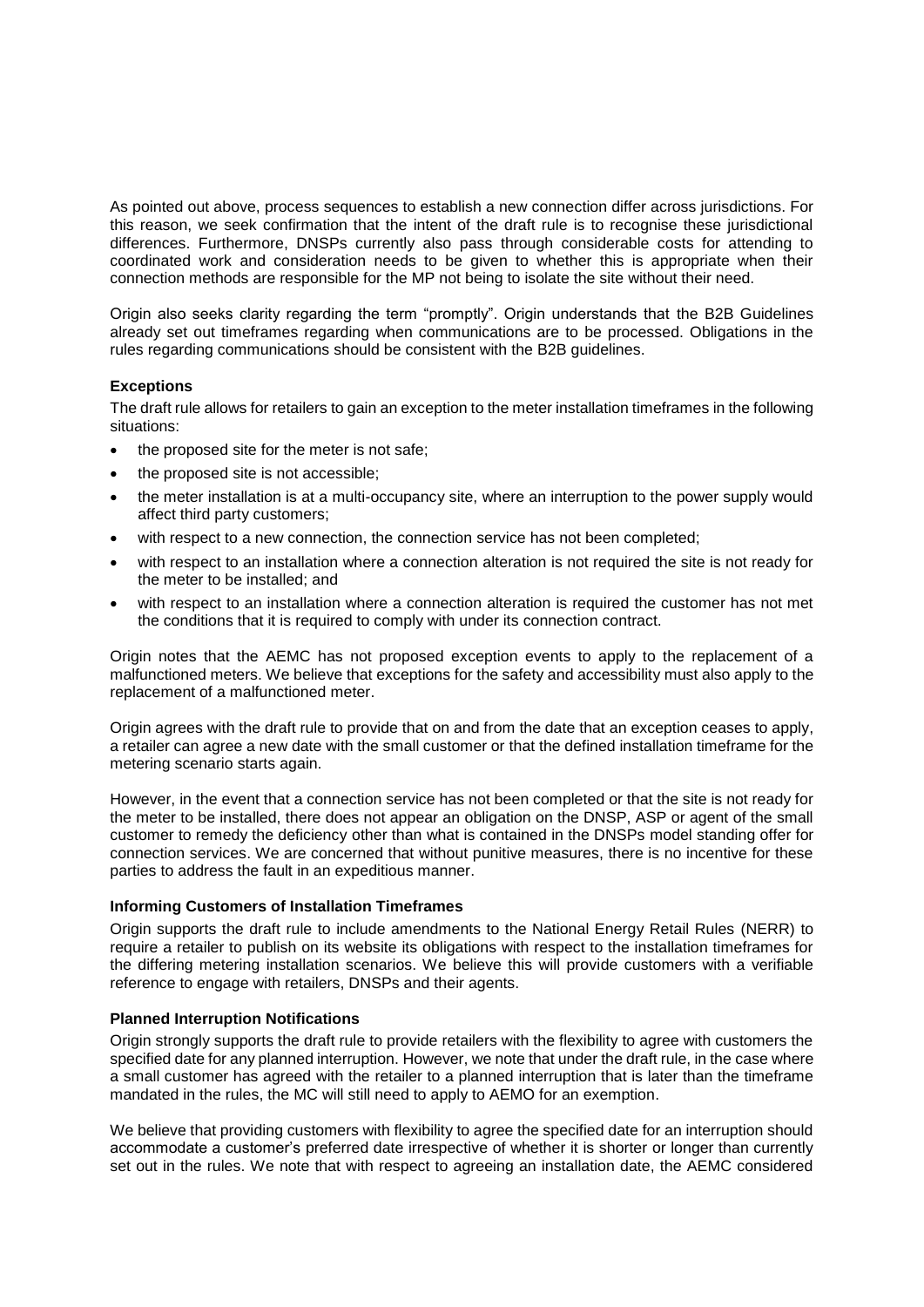that a 'customer could schedule the meter installation at a time that suits them, including at a later date if, for example, the customer has a holiday planned or needs to arrange for a device such as a solar system to be installed first.'

We believe there ought to be consistency between the arrangements governing a customer's ability to agree a metering installation time and their ability to agree a planned interruption. Otherwise this will create confusion for the customer in the sense they can nominate their meter installation date but can't agree an interruption date if it is later than the four day timeframe.

# *Consent*

We understand that in terms of obtaining consent from the customer with respect to the requirements of NERR Rule 59C, the NERR allows customer consent to be obtained through "any appropriate means" provided that it is in a format and including such information to enable the retailer to answer enquiries from the customer relating to the agreement. The draft rule also requires retailers to retain this record for a period of at least seven years.

We consider that the requirement for the retailer to retain a record of this agreement for a period of at least 7 years is onerous. We believe that this obligation should be reduced to 2 years.

### *Life Support Customers*

We agree with the views of the AEMC that life support customers should have the flexibility to agree on a date for metering related works with their retailer if they choose to do so. Under the draft rule, current provisions in the NERR that provide additional protections for life support customers will continue to apply. If a retailer is not able to contact a life support customer, the retailer will be required to provide a minimum of four business days' written notice of the planned interruption.

In addition, where a life support customer agrees with the retailer on a date for the retailer planned interruption, the retailer must give the life support customer written notice of the expected time and duration of the interruption and specify a 24 hour telephone number for enquiries. Origin supports this proposal as a method of providing better support to customers.

### *Large Customers*

The draft rule extends to large customers the same ability to agree with a retailer on a date for a planned interruption notice. The AEMC considers the draft rule would provide increased flexibility for both retailers and large customers while providing an appropriate level of consumer protection. Removing the requirement to provide large customers with a planned interruption notice creates a risk that these customers do not receive sufficient warning of an interruption to their supply and, as a result, will not have adequate time to prepare for an interruption.

On the basis that large customers are permitted to appoint their own metering coordinator, we believe that the planned interruption notification function will effectively be an administrative requirement. Nevertheless, we believe that the customer must have the ability to schedule an interruption to avoid business disruption regardless of whether it is sooner or later than the 4-day requirement.

# **Civil Penalties Regime and Transitional Arrangements**

Origin recognises that the installation timeframe obligations for malfunctioning meters under the NER and the planned interruption notification obligation under the NERR rule 7.8.10(a) are currently classified as civil penalty provisions.

The AEMC has proposed making a recommendation to the COAG Energy Council to extend the current civil penalty provisions to the new timeframes for other types of metering arrangements.